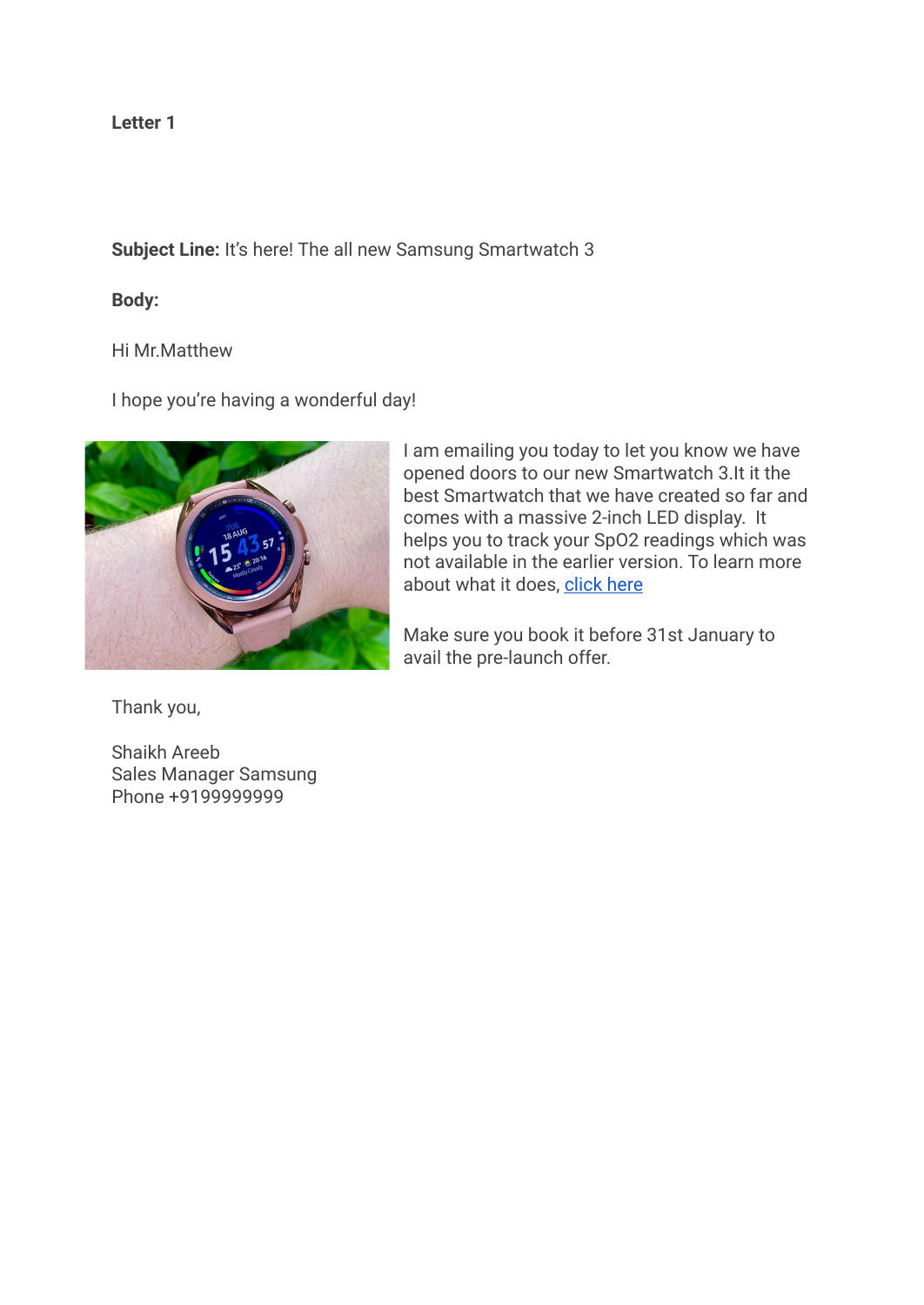**Subject Line:** Could you please do us a small favor?

**Body:**

Hi Mr.Matthew

I hope you are enjoying your recent purchase of Samsung Smartwatch 3. If you found it useful, we would like you to help us and others who would like to buy it too. So, could you please visit this page and leave a **review?** It should take you less than 3 minutes.

Thanks for being a part of the Samsung Family !

Thank you,

Shaikh Areeb Sales Manager Samsung Phone +9199999999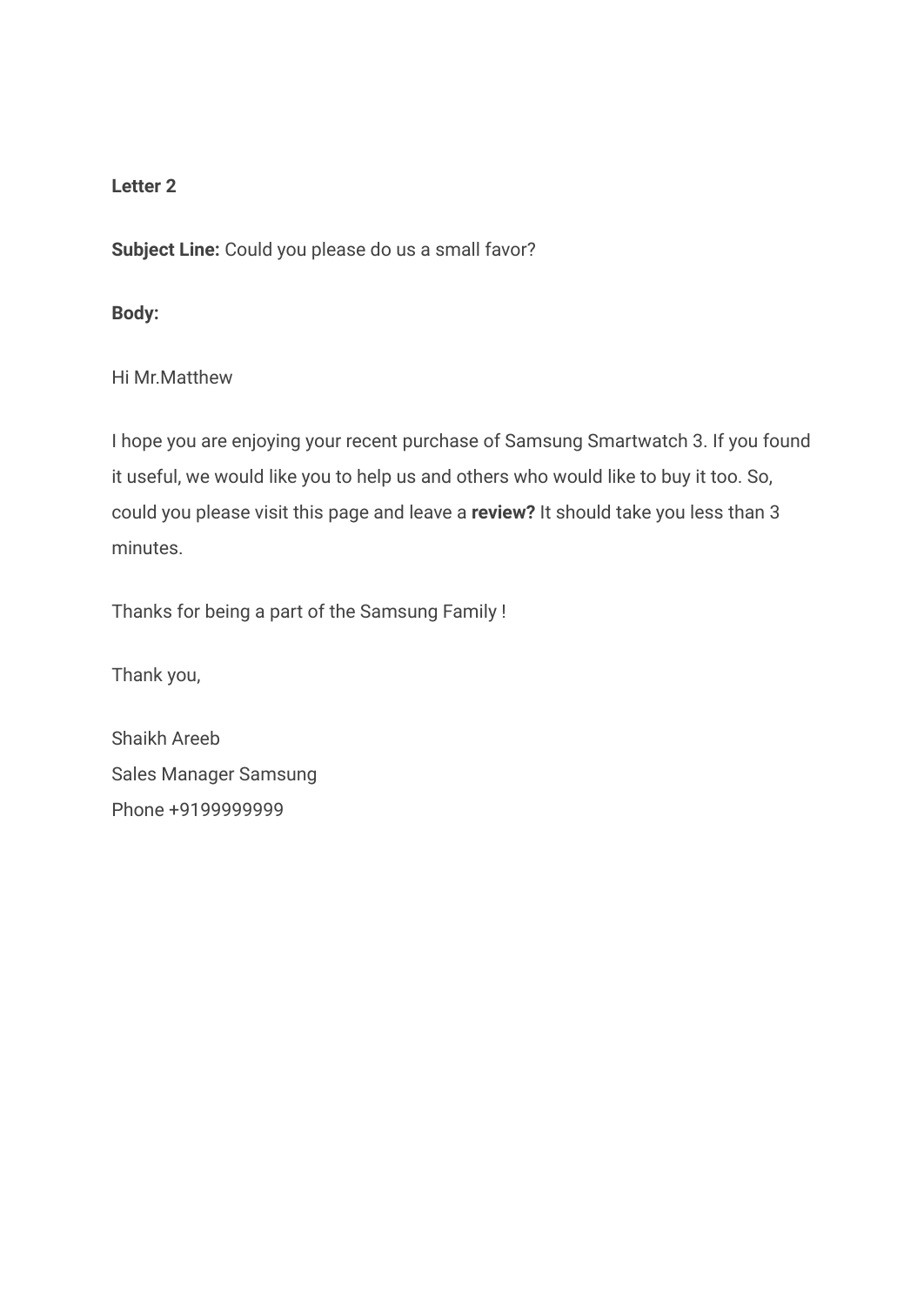**Subject Line:** Let me help you boost your Blog post engagement !

### **Body:**

Hi Mr.Das,

I am a big fan of your blog. You share a lot of useful tips here. I especially like your post on the impact of technology on our lives. It's both well written and useful.

I would like to contribute a unique post for your blog as well. I have read your guidelines and will follow them while writing the post. I will be writing a long-form post that is 1,500+ words long with a lot of statistics and examples.Also, I will be including plenty of pictures and illustrations to make it interesting.

Here are a few samples of my work…

## [\[Links attached](https://www.google.com/search?q=samsung+watch+3&rlz=1C1PNBB_enIN989IN989&oq=samsung+watch&aqs=chrome.2.69i57j0i433i512l4j0i512l2j0i433i512j0i512l2.6083j0j9&sourceid=chrome&ie=UTF-8)]

I would love to write a customised blog as per your liking. Looking forward to hearing from you

Thank you,

Shaikh Areeb Content Writer Samsung Phone +9199999999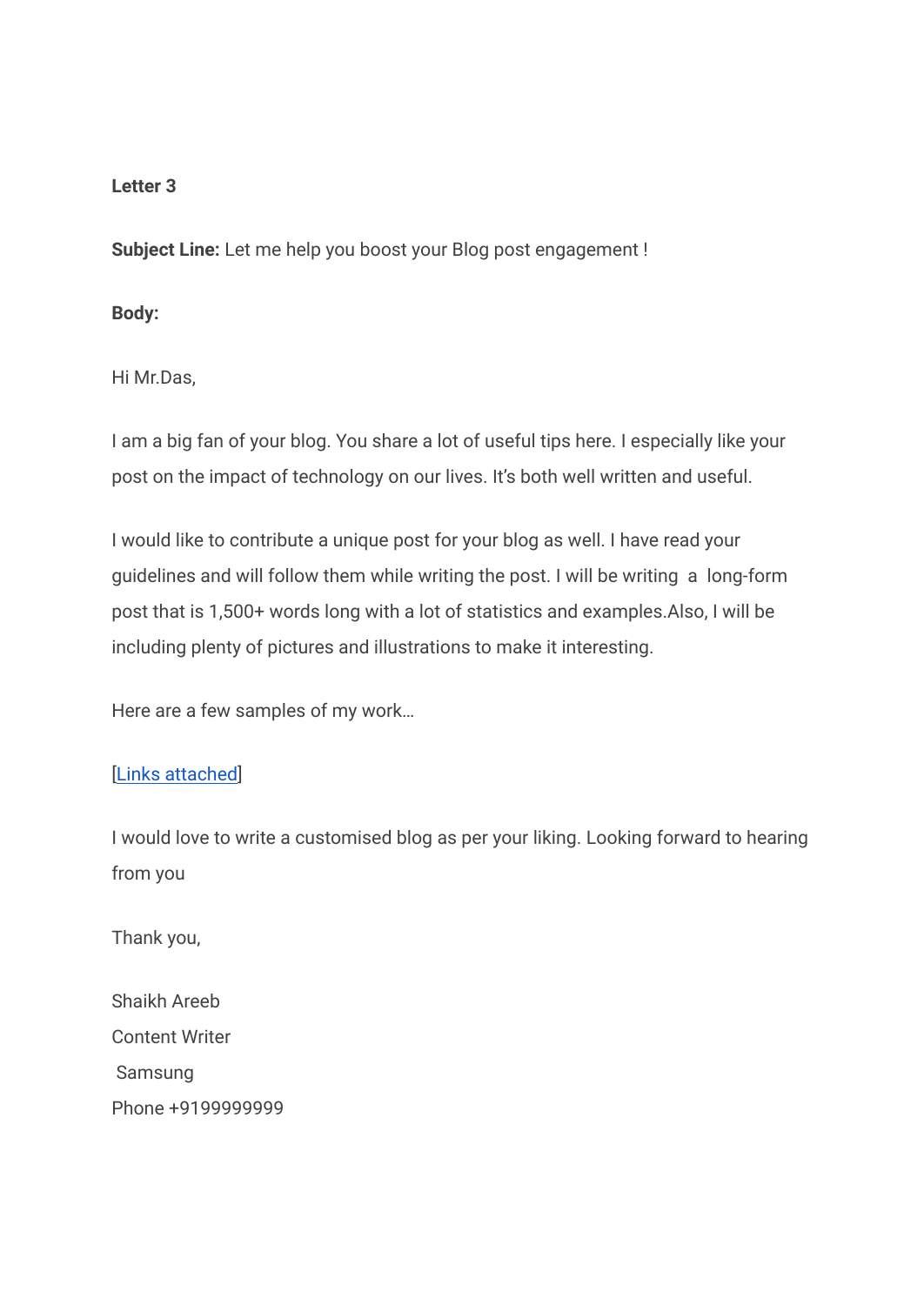**Subject Line:** Let me help you increase your productivity

### **Body:**

Hi Mr.Smith

I'm a big fan of Nando's Pizza Hub. You seem to be doing well at attracting new customers and I also heard that you are opening up two new branches of your restaurant this summer.

However, I feel I can help your staff to increase their productivity. My company **Samsung** helps businesses just like yours to increase their productivity by 50% by saving the time wasted in washing dishes. You will not only save time but also reduce your man-hours required.

Here's a recent case study of how we helped one of our clients save upto 3 hours per day by not washing dishes.

If our services interest you, could you please respond to this email by signing up [here](https://www.samsung.com/in/).

Thank you,

Shaikh Areeb Sales Manager Samsung Phone +9199999999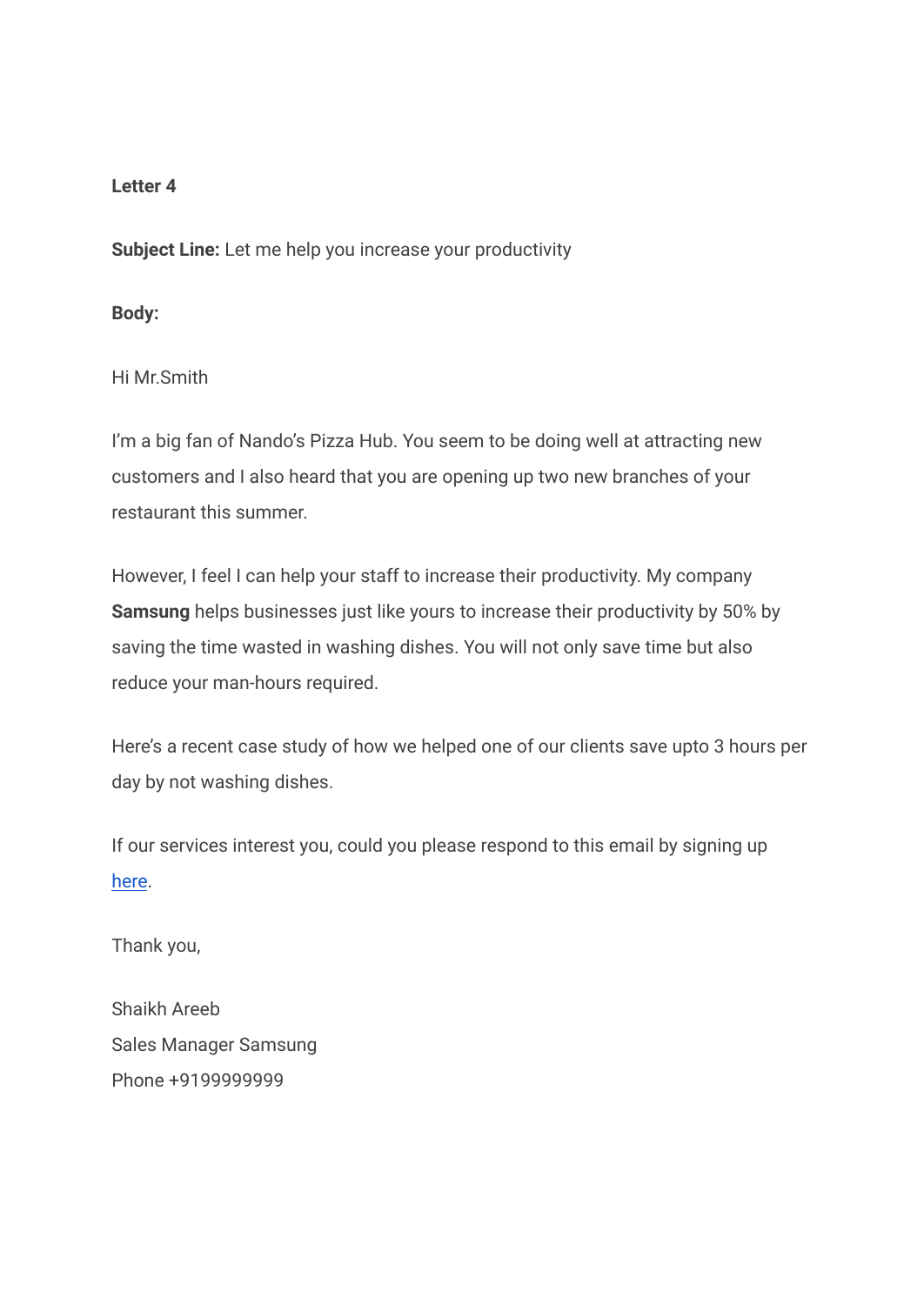**Subject Line:** We want to partner with you

#### **Body:**

### Hi **Mr. Bam**

I have been following you on **[Instagram](https://www.instagram.com/bhuvan.bam22/?hl=en)** for a long while now. You share a lot of funny videos and reels, and have built up a loyal following specially amongst youngsters.

I also noticed that you share a lot of useful products.



So, I am reaching out to let you know I have the next product for you to promote. It's called Samsung Galaxy S21 Ultra. Its the newest smartphone in town and comes with 3500 maH battery and 7" super amoled touch screen. It also has a **40 MP** camera

which takes stunning photos.

I am sure you and your followers will like it. You can use it to do amateur photography, listen to music and watch movies.

Please click the [link](https://www.google.com/search?q=samsung+watch+3&rlz=1C1PNBB_enIN989IN989&oq=samsung+watch&aqs=chrome.2.69i57j0i433i512l4j0i512l2j0i433i512j0i512l2.6083j0j9&sourceid=chrome&ie=UTF-8) to fill out the form. We'll send you a sample of the product. We can also help you create the content, and we'll pay you for your time.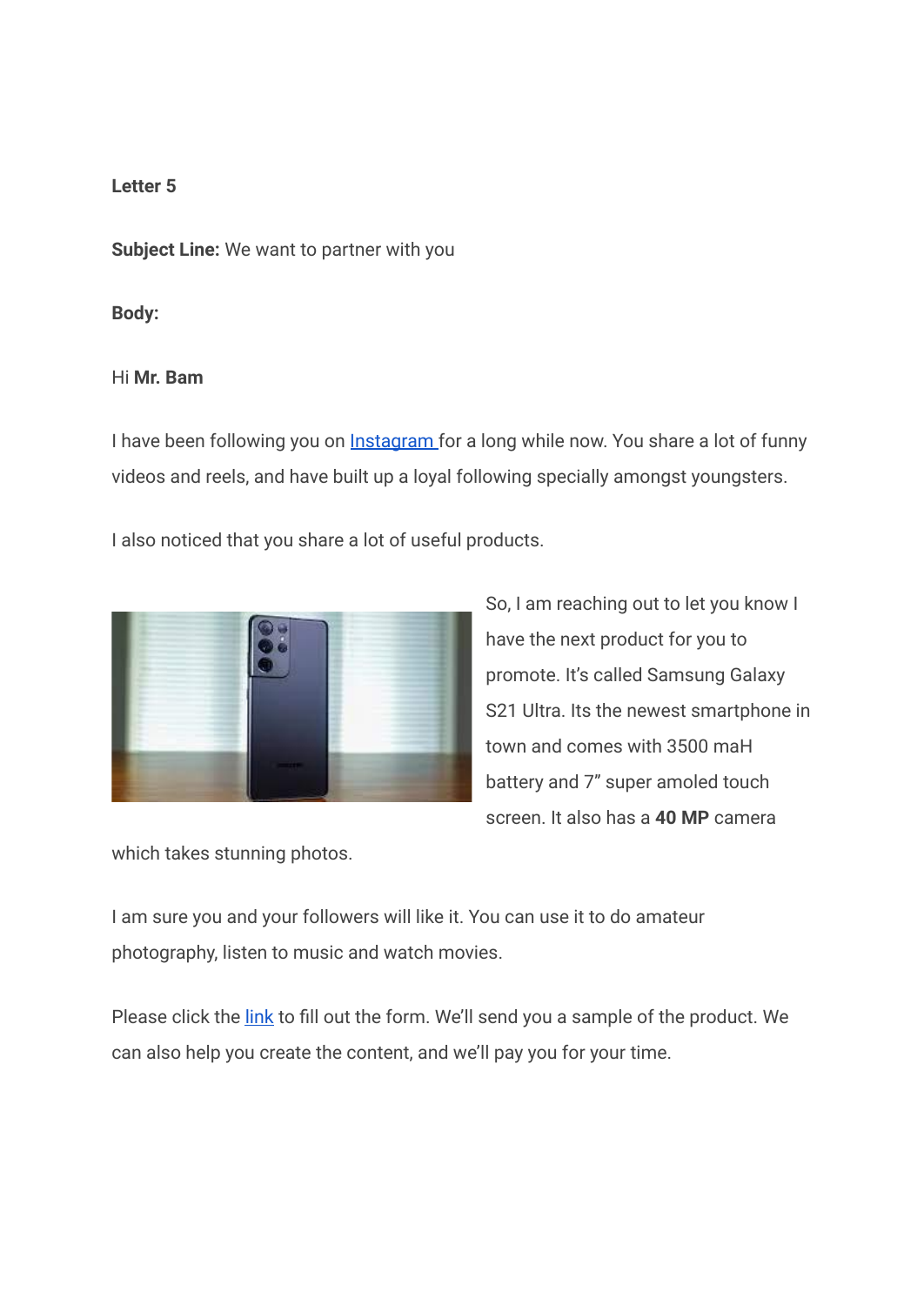Thank you,

Shaikh Areeb Marketing Head Samsung Phone +9199999999